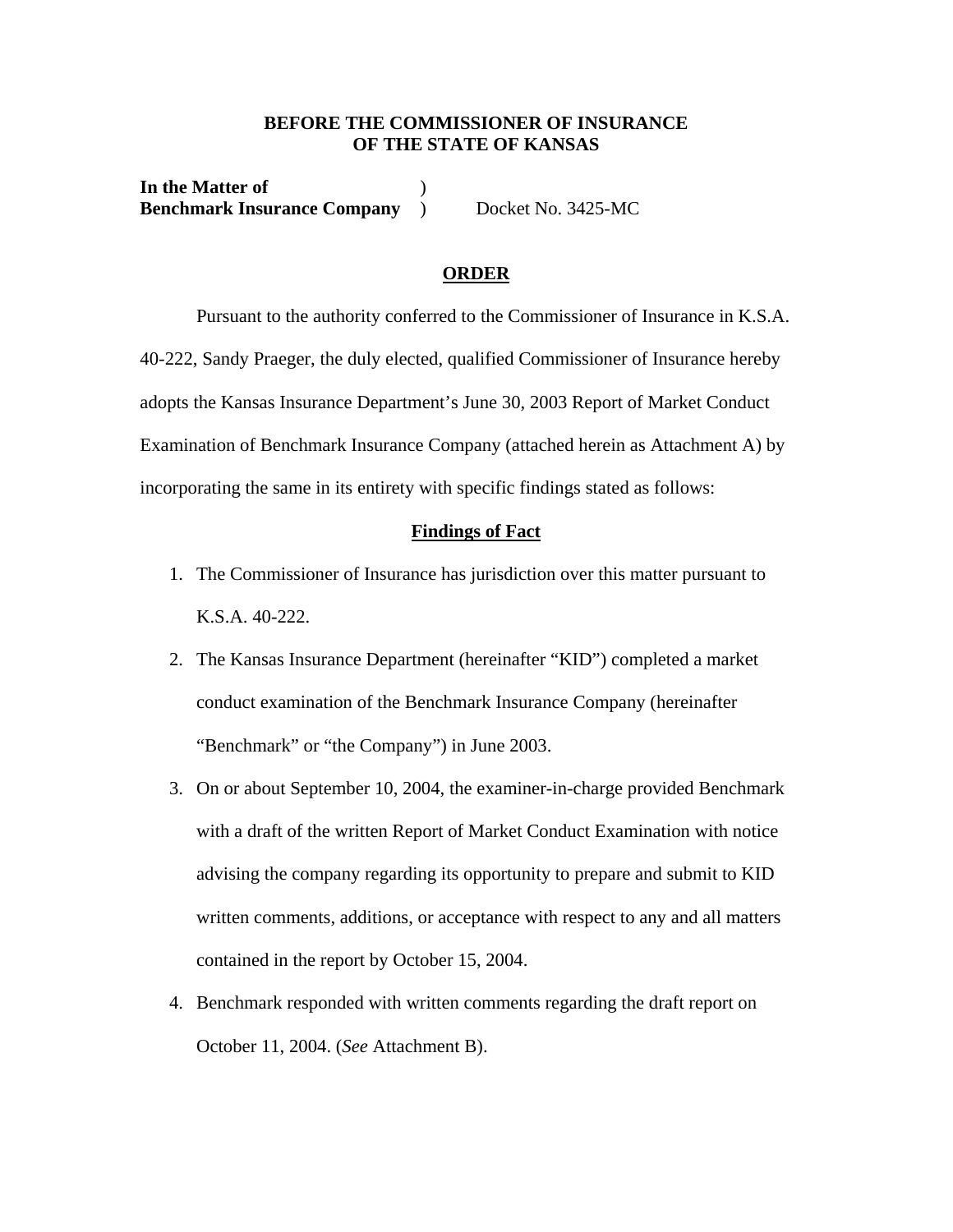- 5. The Kansas Commissioner of Insurance has since fully reviewed said Kansas report.
- 6. Benchmark's Kansas Manual for Non-standard Automobile New Business, ¶4, p.2, filed with the KID effective 12/1/02, states: "[a] policy is issued promptly based on the premium submitted and surcharges determined from the application and the motor vehicle record. If additional accidents and/or violations results from the MVR or other variables cause the premium to differ from the quoted premium, the policy term will be adjusted to the exact number of dates covered by the premium submitted." (*See,* Attachment A, pp. 17-18).
- 7. Benchmark calculates its non-standard automobile new business policy premiums as a percentage basis of 30-day rate for the risk insured, *i.e.* not calculated on a per day basis but rather on a ratio to the 30-day term. *(Id.)*
- 8. In 2 out of the 44 randomly selected files regarding cancellation for nonpayment of premium, Benchmark received premiums from its managing agent but cancelled for non-payment after premium payment checks written by the insured to the company were tendered but subsequently returned from the banks on the ground of non-sufficient funds. $<sup>1</sup>$ </sup>

\_\_\_\_\_\_\_\_\_\_\_\_\_\_\_\_\_\_\_\_\_\_\_\_\_\_\_\_\_\_\_\_\_\_\_\_\_\_\_\_\_\_\_\_\_\_\_\_\_\_\_\_\_\_\_\_\_\_\_\_\_\_\_\_\_\_\_\_\_

 $\frac{1}{1}$ 

Renewal payments were applied to NSFs in prior terms prior non-renewal: BFP 134424 and BFP 136750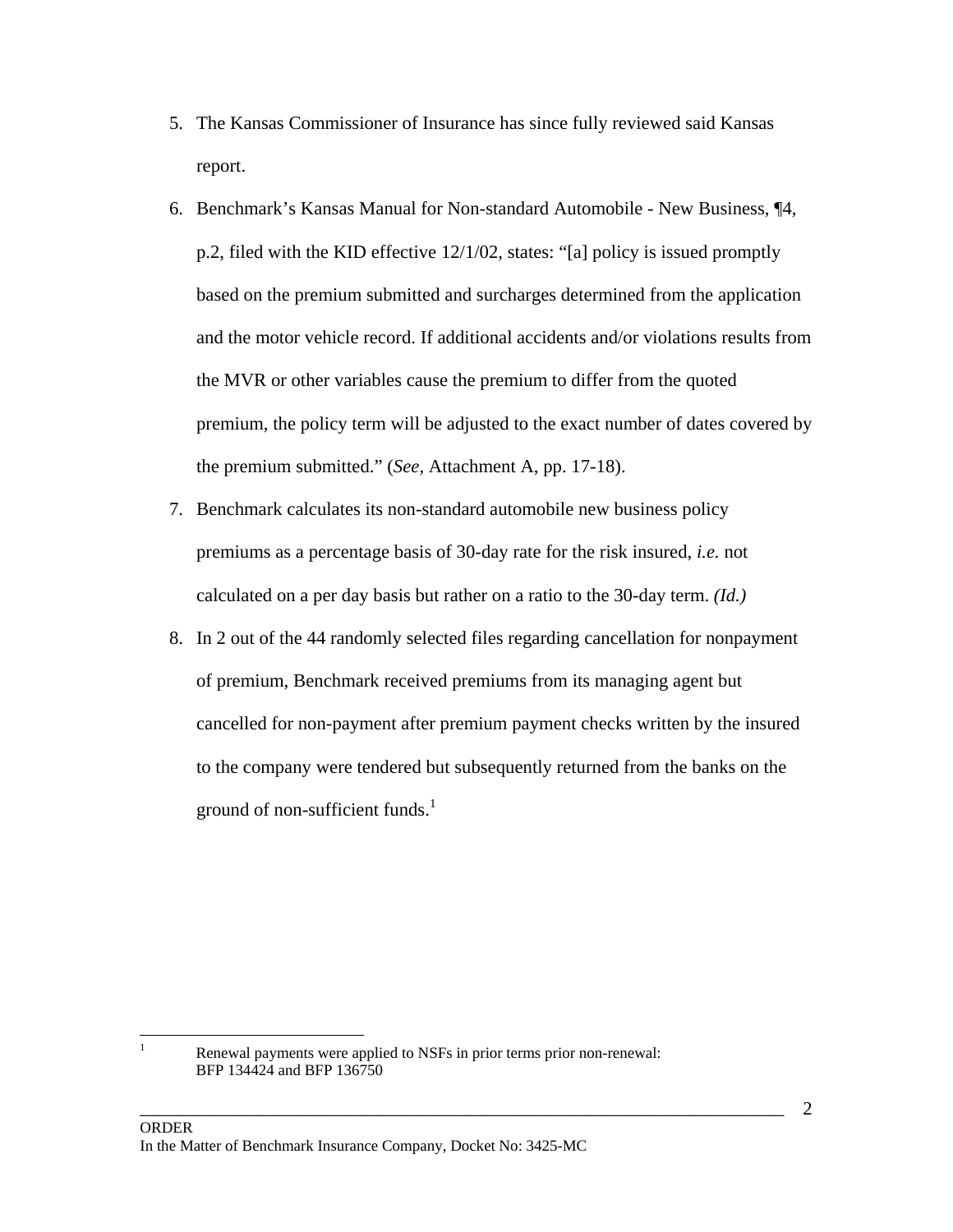- 9. In four incidents involving paid auto claims, Benchmark failed to respond to claim correspondence in a timely manner as required by the pertinent Kansas insurance regulations. $2$
- 10. In eleven incidents involving paid auto claims, Benchmark failed to properly handle claims in accordance with policy provisions and applicable Kansas insurance statutes, rules and regulations.<sup>3</sup>

# **Applicable Law**

11. K.S.A. 40-2403 states:

No person shall engage in this state in any trade practice which is defined in this act as, or determined pursuant to K.S.A. 40-2406 to be, an unfair method of competition or an unfair or deceptive act or practice in the business of insurance.

12. K.S.A. 40-2404 states, in pertinent part:

The following are hereby defined as unfair methods of competition and unfair or deceptive acts or practices in the business of insurance:

. . .

3

(1) *Misrepresentations and false advertising of insurance policies.* Making, issuing, circulating or causing to be made, issued or circulated, any estimate, illustration, circular, statement, sales presentation, omission or comparison which:

 $\frac{1}{2}$  Paid Claims: LFN0016394, LFN0014923, LFN0017455, LFN0017872, violations of K.A.R. 40-l-34(6)(c).

 Paid Claims: BMK C01574, violation *of* K.A.R. 40-l-34(8)(e). LFN 0017357, LFN 0017080, BMK C01146, LFN 0015651, LFN 0014856, violations of K.A.R.  $40-1-3-4(9)(a)(1)$ . BMK C01670, violation of K.A.R. 40-1-34(9)(a)(2), (9)(j)(2). LFN 0016646 and LFN 0014923, violations of K.A.R. 40-1-34(9)(a)(2)(A) & (B) LFN 0017273, LFN 0017872, violations of K.S.A. 40-3110.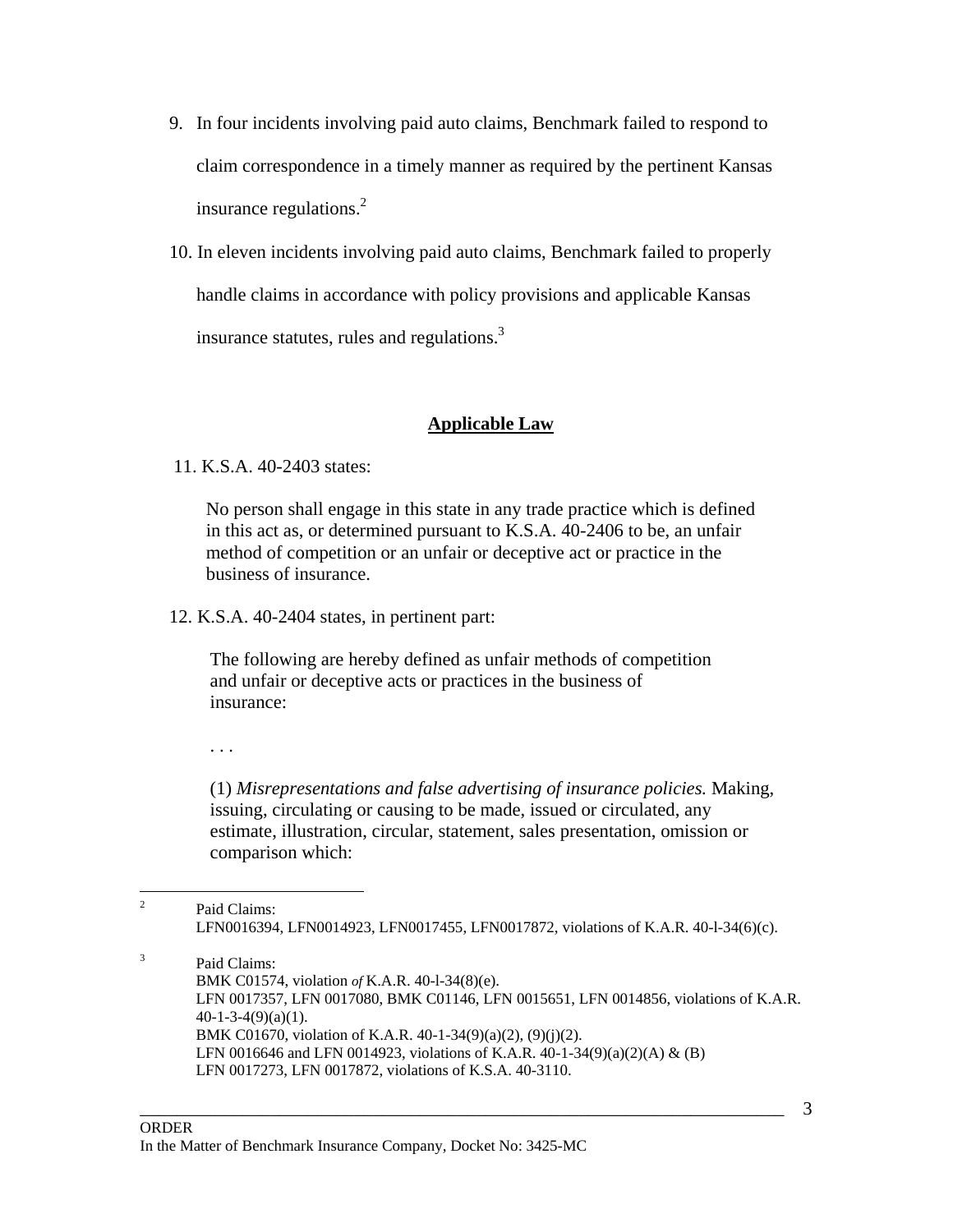(a) Misrepresents the benefits, advantages, conditions or terms of any insurance policy;

(10) *Failure to maintain complaint handling procedures.* Failure of any person, who is an insurer on an insurance policy, to maintain a complete record of all the complaints which it has received since the date of its last examination under K.S.A. 40-222, and amendments thereto, but no such records shall be required for complaints received prior to the effective date of this act. The record shall indicate the total number of complaints their classification byline of insurance, the nature of each complaint, the disposition of the complaints, the date each complaint was originally received by the insurer and the date of final disposition of each complaint. For purposes of this subsection, "complaint" means any written communication primarily expressing a grievance related to the acts and practices set out in this section. K.S.A. 40-2404(10)

#### 13. K.S.A. 40-2405 states:

 The commissioner shall have power to examine and investigate into the affairs of every person engaged in the business of insurance in this state in order to determine whether such person has been or is engaged in any unfair method of competition or in any unfair or deceptive act or practice prohibited by K.S.A. 40-2403.

## 14. K.S.A. 40-2406 states:

 (a) Whenever the commissioner has reason to believe that any such person has been engaged or is engaging in this state in any unfair method of competition or any unfair or deceptive act or practice, whether or not defined in K.S.A. 40-2404 and amendments thereto, and that a proceeding by the commissioner in respect thereto would be in the interest of the public, the commissioner shall issue and serve upon such person a statement of the charges in that respect and conduct a hearing thereon in accordance with the provision of the Kansas administrative procedure act.

 (b) If, after such hearing, the commissioner determines that the person charged has engaged in any unfair method of competition or any unfair or deceptive act or practice, any costs incurred as a result of conducting any administrative hearing authorized under the provisions of this section shall be assessed against such person or the company or companies represented by such person as an agent, broker or adjuster who is a participating party to the matters giving rise to the hearing.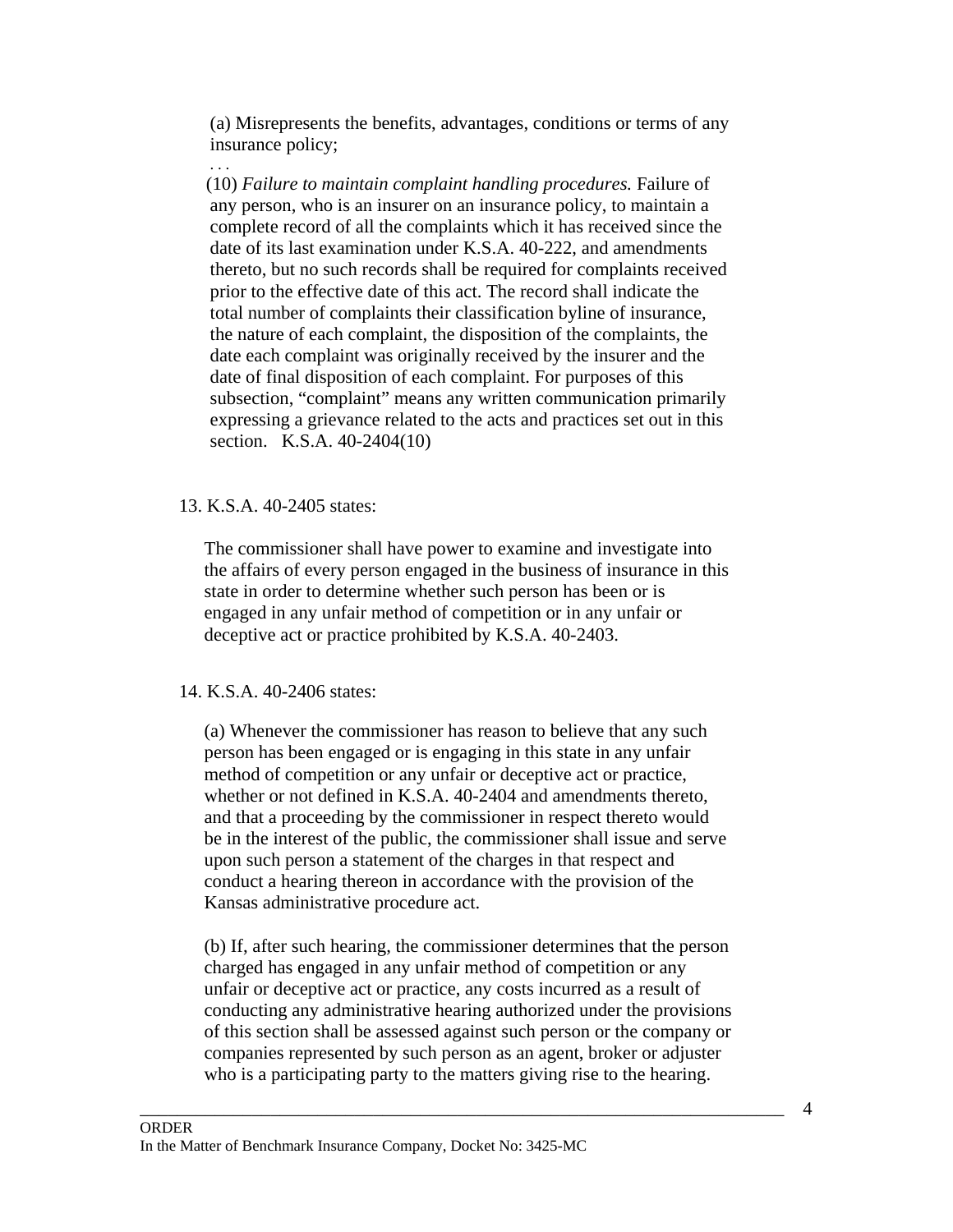As used in this subsection, "costs" shall include witness fees, mileage allowances. any costs associated with reproduction of documents which become a part of the hearing record and the expense of making a record of the hearing

15. K.S.A. 40-2,125 states, in pertinent parts:

(a) If the commissioner determines after notice and opportunity for a hearing that any person has engaged or is engaging in any act or practice constituting a violation of any provision of Kansas insurance statutes or any rule and regulation or order thereunder, the commissioner may in the exercise of discretion, order any one or more of the following:

- (1) Payment of a monetary penalty of not more than \$1,000 for each and every act or violation, unless the person knew or reasonably should have known such person was in violation of the Kansas insurance statutes or any rule and regulation or order thereunder in which case the penalty shall be not more than \$2,000 for each and every act or violation;
- 16. K.S.A. 40-955 states, in pertinent parts:
- (a) Every insurer shall file with the commissioner . . . every manual of classifications, rules and rates, every rating plan, policy form and every modification of any of the foregoing which it proposes to use. Every such filing shall indicate the proposed effective date and the character and extent of the coverage contemplated and shall be accompanied by the information upon which the insurer supports the filings.

. . .

- (f) No insurer shall make or issue a contract or policy except in accordance with filings which have been filed or approved for such insurer as provided in this act.
- 17. K.S.A. 40-3118 states, in pertinent part:
- (a) No motor vehicle shall be registered or reregistered in this state unless the owner, at the time of registration, has in effect a policy of motor vehicle liability insurance covering such motor vehicle, as provided in this act . . . . As used in this section, the term "financial security" means such policy.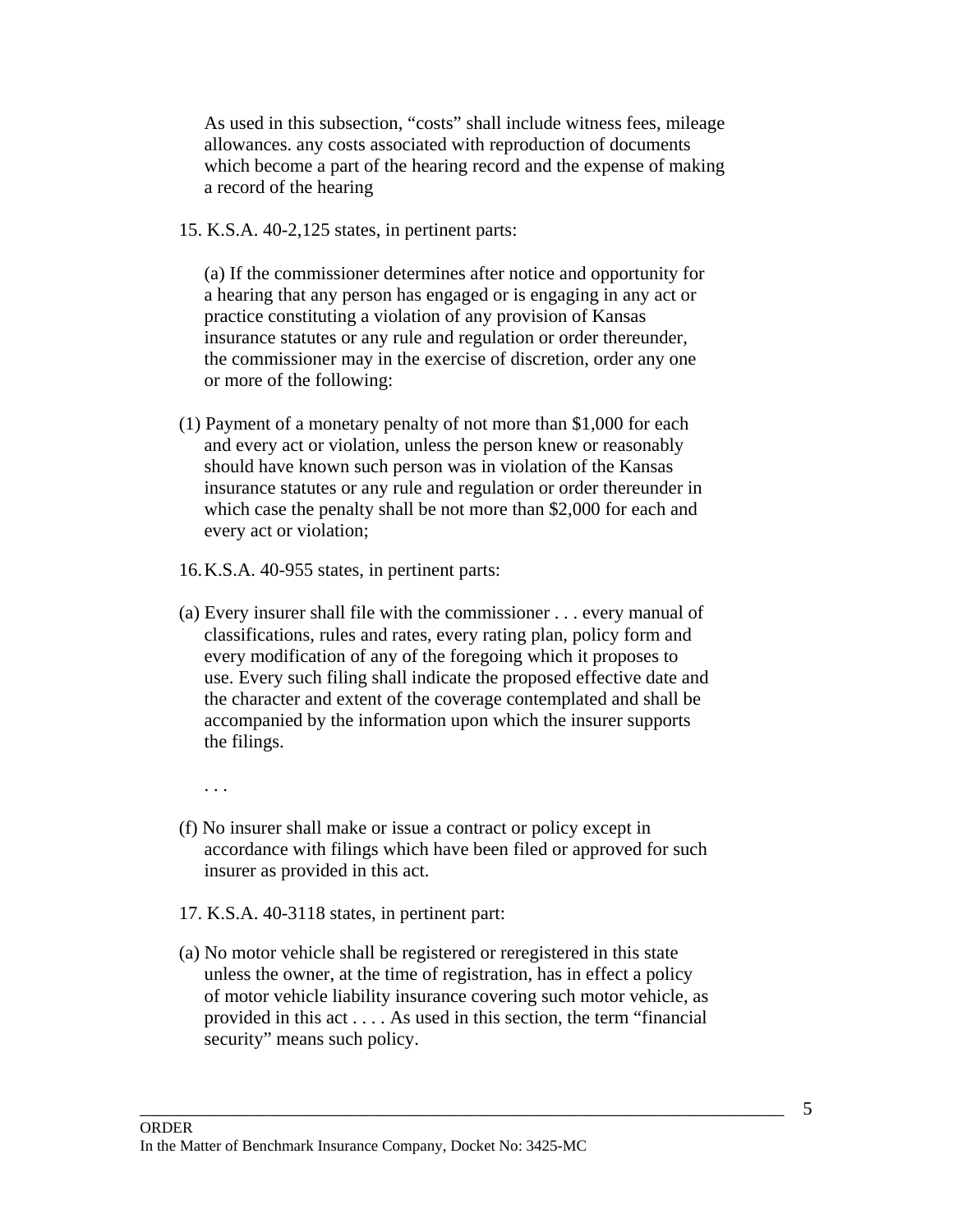(b) Except as otherwise provided in K.S.A. 40-276, 40-276a and 40- 277, and amendments thereto, and except for termination of insurance resulting from nonpayment of premium or upon the request for cancellation by the insured, no motor vehicle liability insurance policy, or any renewal thereof, shall be terminated by cancellation or failure to renew by the insurer until at least 30 days after mailing a notice of termination, by certified or registered mail or United States post office certificate of mailing, to the named insured at the latest address filed with the insurer by or on behalf of the insured. Time of the effective date and hour of termination stated in the notice shall become the end of the policy period. Every such notice of termination sent to the insured for any cause whatsoever shall include on the face of the notice a statement that financial security for every motor vehicle covered by the policy is required to be maintained continuously throughout the registration period, that the operation of any such motor vehicle without maintaining continuous financial security therefore is a class B misdemeanor and shall be subject to a fine of not less than \$300 and not more than \$1,000 and that the registration for any such motor vehicle for which continuous financial security is not provided is subject to suspension and the driver's license of the owner thereof is subject to suspension.

18. K.S.A. 40-276a states, in pertinent part:

 (a) Any insurance company that denies renewal of an automobile liability insurance policy in this state shall give at least 30 days written notice to the named insured, at his last known address, or cause such notice to be given by a licensed agent of its intention not to renew such policy. No insurance company shall deny the renewal of an automobile liability insurance policy except in one or more of the following circumstances or as permitted in subsection (b):

- (1) When such insurance company is required or has been permitted by the commissioner of insurance, in writing, to reduce its premium volume in order to preserve the financial integrity of such insurer;
- (2) when such insurance company ceases to transact such business in this state;
- (3) when such insurance company is able to show competent medical evidence that the insured has a physical or mental disablement that impairs his ability to drive in a safe and reasonable manner;

\_\_\_\_\_\_\_\_\_\_\_\_\_\_\_\_\_\_\_\_\_\_\_\_\_\_\_\_\_\_\_\_\_\_\_\_\_\_\_\_\_\_\_\_\_\_\_\_\_\_\_\_\_\_\_\_\_\_\_\_\_\_\_\_\_\_\_\_\_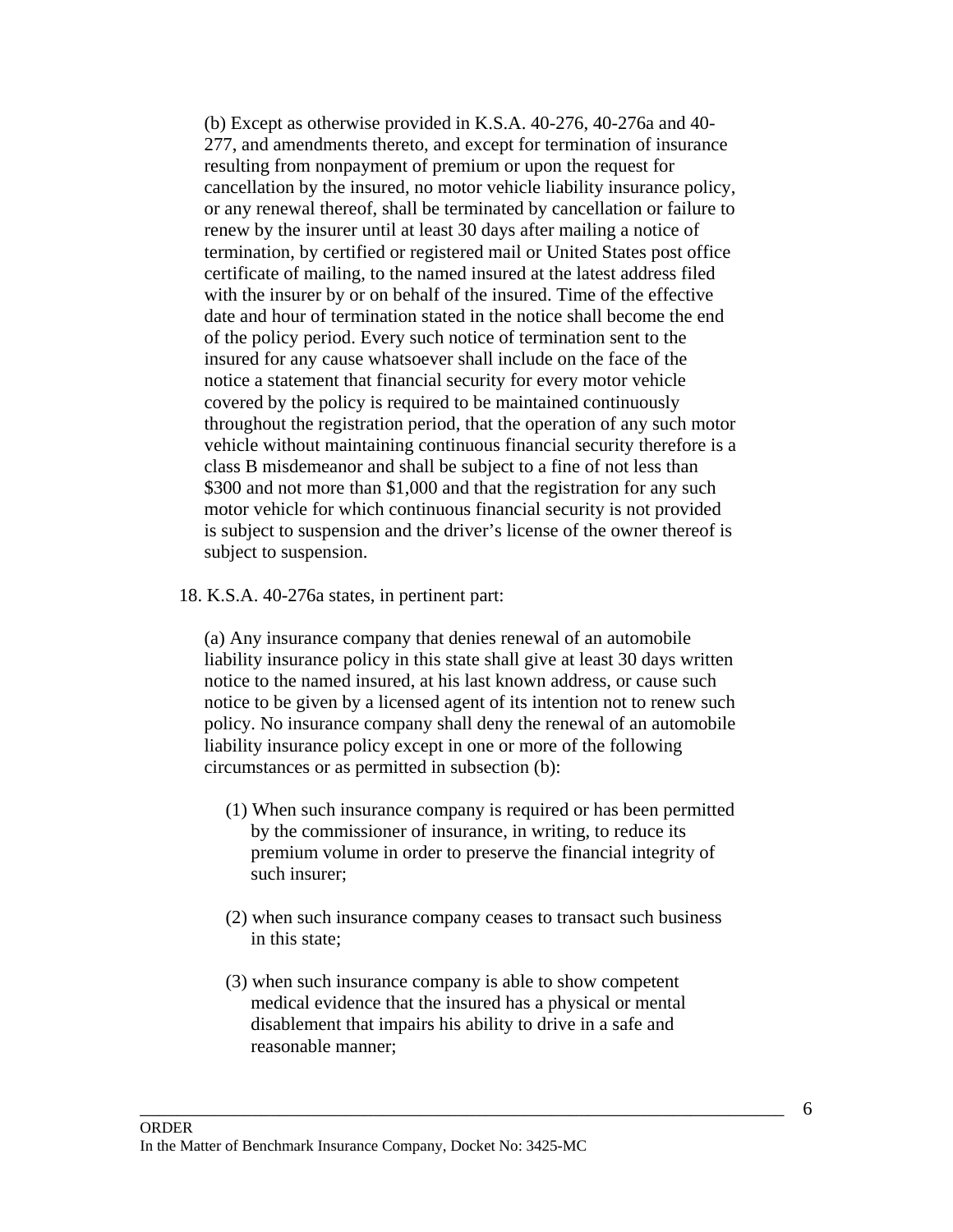- (4) when unfavorable underwriting factors, pertinent to the risk, are existent, and of a substantial nature, which could not have reasonably been ascertained by the company at the initial issuance of the policy or the last renewal thereof;
- (5) when the policy has been continuously in effect for a period of five years. Such five-year period shall begin at the first policy anniversary date following the effective date of the policy, except that if such policy is renewed or continued in force after the expiration of such period or any subsequent five-year period, the provisions of this subsection shall apply in any such subsequent period; or
- (6) when any of the reasons specified as reasons for cancellation in K.S.A. 40-277 are existent, except that (A) when failure to renew is based upon termination of agency contract, obligation to renew will be satisfied if the insurer has manifested its willingness to renew, and (B) obligation to renew is terminated on the effective date of any other automobile liability insurance procured by the named insured with respect to any automobile designated in both policies.

 Renewal of a policy shall not constitute a waiver or estoppel with respect to grounds for cancellation which existed before the effective date of such renewal. Nothing in this section shall require an insurance company to renew an automobile liability insurance policy if such renewal would be contrary to restrictions of membership in the company which are contained in the articles of incorporation or the bylaws of such company.

# 19. K.S.A. 40-277

 No insurance company shall issue a policy of automobile liability insurance in this state unless the cancellation condition of the policy or endorsement thereon includes the following limitations pertaining to cancellation by the insurance company:

 After this policy has been in effect for 60 days, or if the policy is a renewal, effective immediately, the company shall not exercise its right to cancel the insurance afforded under (here insert the appropriate coverage references) solely because of age or unless

 1. The named insured fails to discharge when due any obligations in connection with the payment of premium for this policy or any installment thereof whether payable directly or under any premium finance plan; or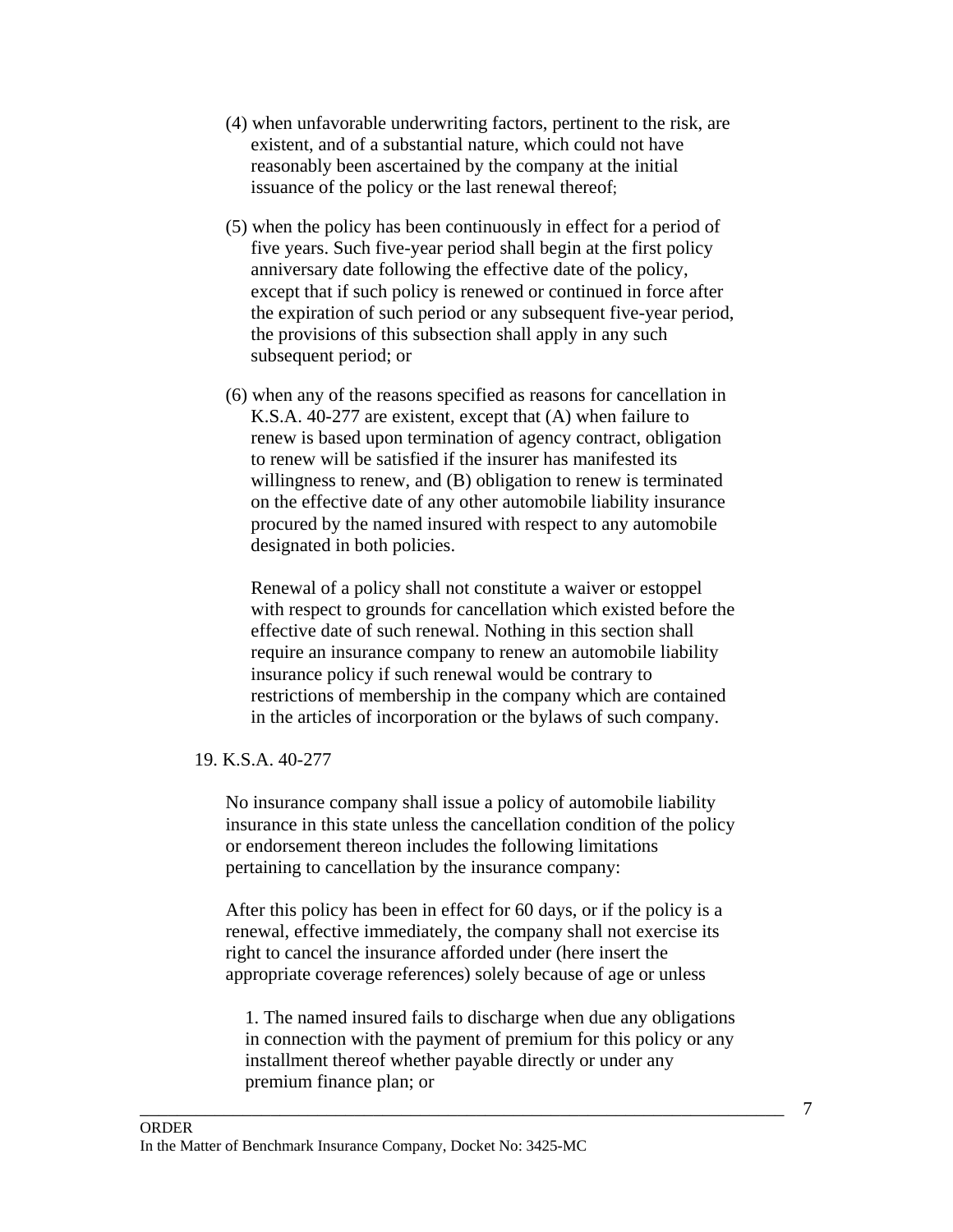2. the insurance was obtained through fraudulent misrepresentation; or

 3. the insured violates any of the terms and conditions of the policy; or

 4. the named insured or any other operator, either resident in the same household, or who customarily operates an automobile insured under the policy,

- (a) has had such person's drivers license suspended or revoked during the policy period, or
- (b) is or becomes subject to epilepsy or heart attacks, and such individual cannot produce a certificate from a physician testifying to such person's ability to operate a motor vehicle, or
- (c) is or has been convicted during the 36 months immediately preceding the effective date of the policy or during the policy period, for:
	- (1) Any felony, or
	- (2) criminal negligence, resulting in death, homicide or assault, arising out of the operation of a motor vehicle, or
	- (3) operating a motor vehicle while in an intoxicated condition or while under the influence of drugs, or
	- (4) leaving the scene of an accident without stopping to report, or
	- (5) theft of a motor vehicle, or
	- (6) making false statements in an application for a driver's license, or
	- (7) a third moving violation, committed within a period of 18 months, of (i) any regulation limiting the speed of motor vehicles, (ii) any of the provisions in the motor vehicle laws of any state, the violation of which constitutes a misdemeanor or traffic infraction, or (iii) any ordinance traffic infraction, or ordinance which prohibits the same acts as a misdemeanor statute of the uniform act regulating traffic on highways, whether or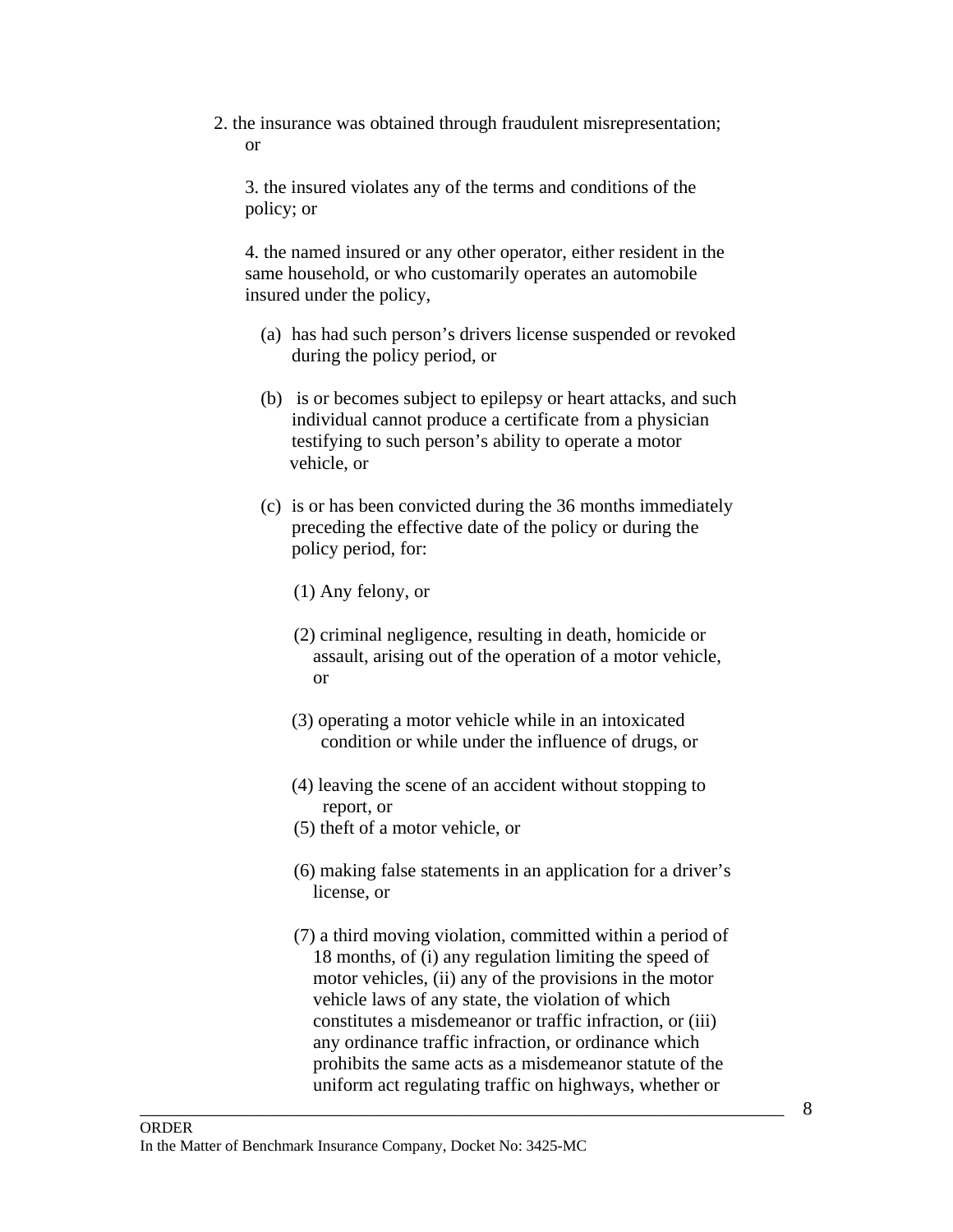not the violations were repetitious of the same offense or were different offenses.

## 20. K.S.A. 2,126 states:

Except as otherwise provided by K.S.A. 40-447, 40-3110 and 44-512a, and amendments thereto, each insurance company, fraternal benefit society and any reciprocal or interinsurance exchange licensed to transact the business of insurance in this state which fails or refuses to pay any amount due under any contract of insurance within the time prescribed herein shall pay interest on the amount due. If payment is to be made to the claimant and the same is not paid within 30 calendar days after the amount of the payment is agreed to between the claimant and the insurer, interest at the rate of 18% per annum shall be payable from the date of such agreement. If payment is to be made to any other person for providing repair or other services to the claimant and the same is not paid within 30 calendar days following the date of completion of such services and receipt of the billing statement, interest at the rate of 18% per annum shall be payable on the amount agreed to between the claimant and the insurer from the date of receipt of the billing statement.

## 21. K.S.A. 40-3110 states, in pertinent parts:

- (a) Except for benefits payable under any workmen's compensation  $law, \ldots$ personal injury protection benefits due from an insurer or self-insurer under this act shall be primary and shall be due and payable as loss accrues, upon receipt of reasonable proof of such loss and the amount of expenses and loss incurred which are covered by the policy issued in compliance with this act.
- (b) Personal injury protection benefits payable under this act shall be overdue if not paid within thirty (30) days after the insurer or self-insurer is furnished written notice of the fact of a covered loss and of the amount of same. . . . If such written notice is not furnished as to the entire claim, any partial amounts supported by written notice is overdue if not paid within thirty (30) days after such written notice is furnished. Any part or all of the remainder of the claim that is subsequently supported by written notice is overdue if not paid within thirty (30) days after such written notice is so furnished. . . All overdue payments shall bear simple interest at the rate of eighteen per-cent (18%) per annum.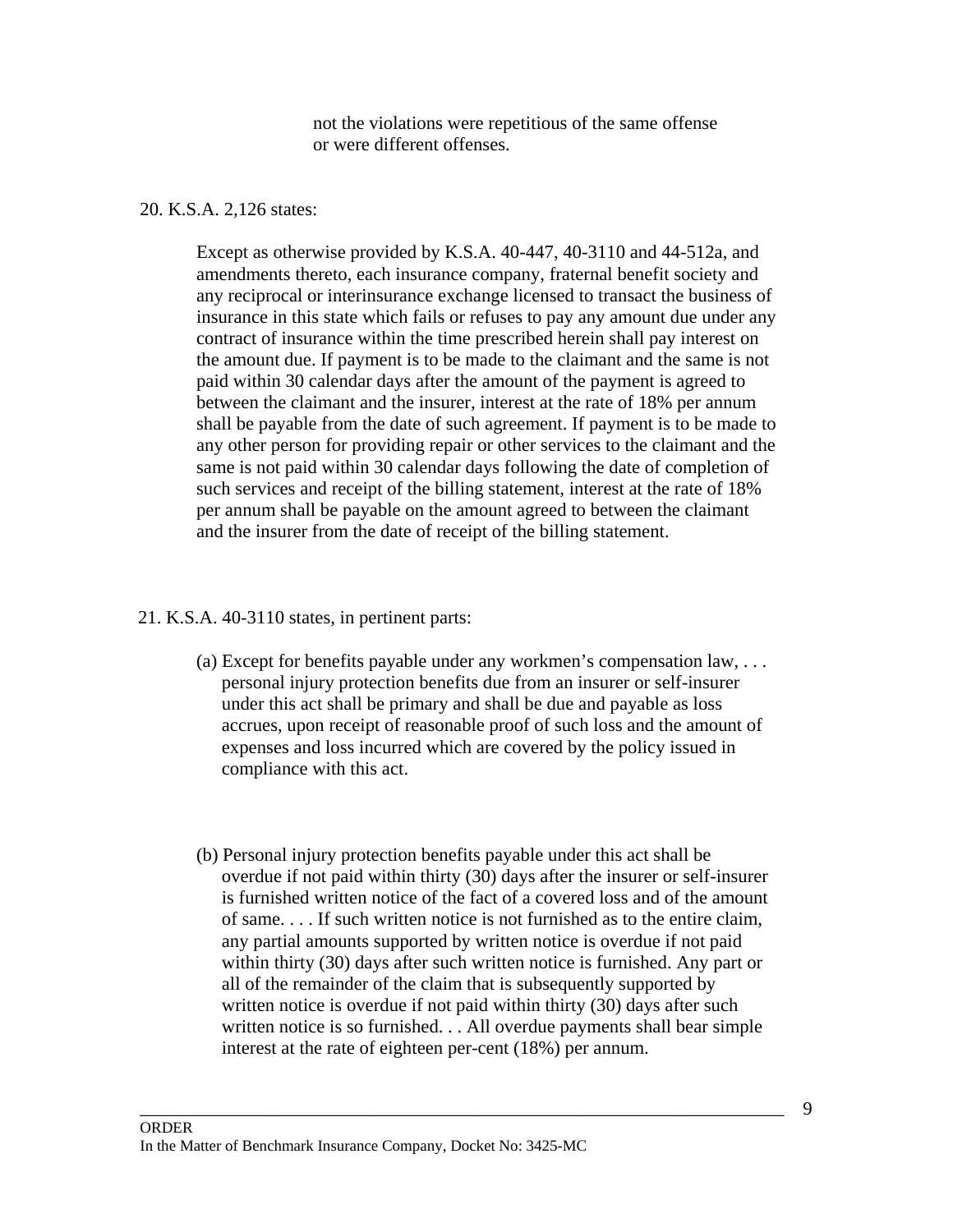## 22. K.A.R. 40-1-34 states:

 The national association of insurance commissioners' "unfair claims settlement practices model regulation,'' January 1981 edition, is hereby adopted by reference, subject to the following exceptions:

(a) Section 1 is not adopted.

(b) The first sentence of section 2 is not adopted.

(c) In section 2, the phrase "Section 4(9) of the Act" is replaced with the phrase "K.S.A. 40-2404, and amendments thereto." (d) In section *3,* the phrase "Section 2 of the Unfair Trade Practice Act" is replaced with the phrase "K.S.A. 40-2404, and amendments thereto."

(e) Section 8(d) is not adopted.

(f) Section 8 is amended by the addition of the following subsection: "(e) An insurer shall not attempt to settle a loss with a first party claimant on the basis of a cash settlement which is less than the amount the insurer would pay if repairs were made, other than in total loss situations, unless such amount is agreed to by the insured."

(g) Section 8 is further amended by the addition of the following subsection: "(f) If a claim is denied for reasons other than those described in section 8(a) and is made by any other means than writing, an appropriate notation shall be made in the claim file of the insurer."

(h) Section 8 is further amended by the addition of the following subsection: "(g) Insurers shall not fail to settle first party claims on the basis that responsibility for payment should be assumed by others except as may otherwise be provided by policy provisions."

(i) Section 8 is further amended by the addition of the following subsection: "(h) Insurers shall not continue negotiations for settlement of a claim directly with a claimant who is neither an attorney nor represented by an attorney when the claimant's rights may be affected by a statute of limitations or a policy or a contract time limit, without giving the claimant written notice that the time limit may be expiring and may affect the claimant's rights. Such notice shall be given to first party claimants thirty days and to third party claimants sixty days before the date on which such time limit may expire.

(j) Section 8 is further amended by the addition of the following subsection: ''(i) No insurer shall make statements which indicate that the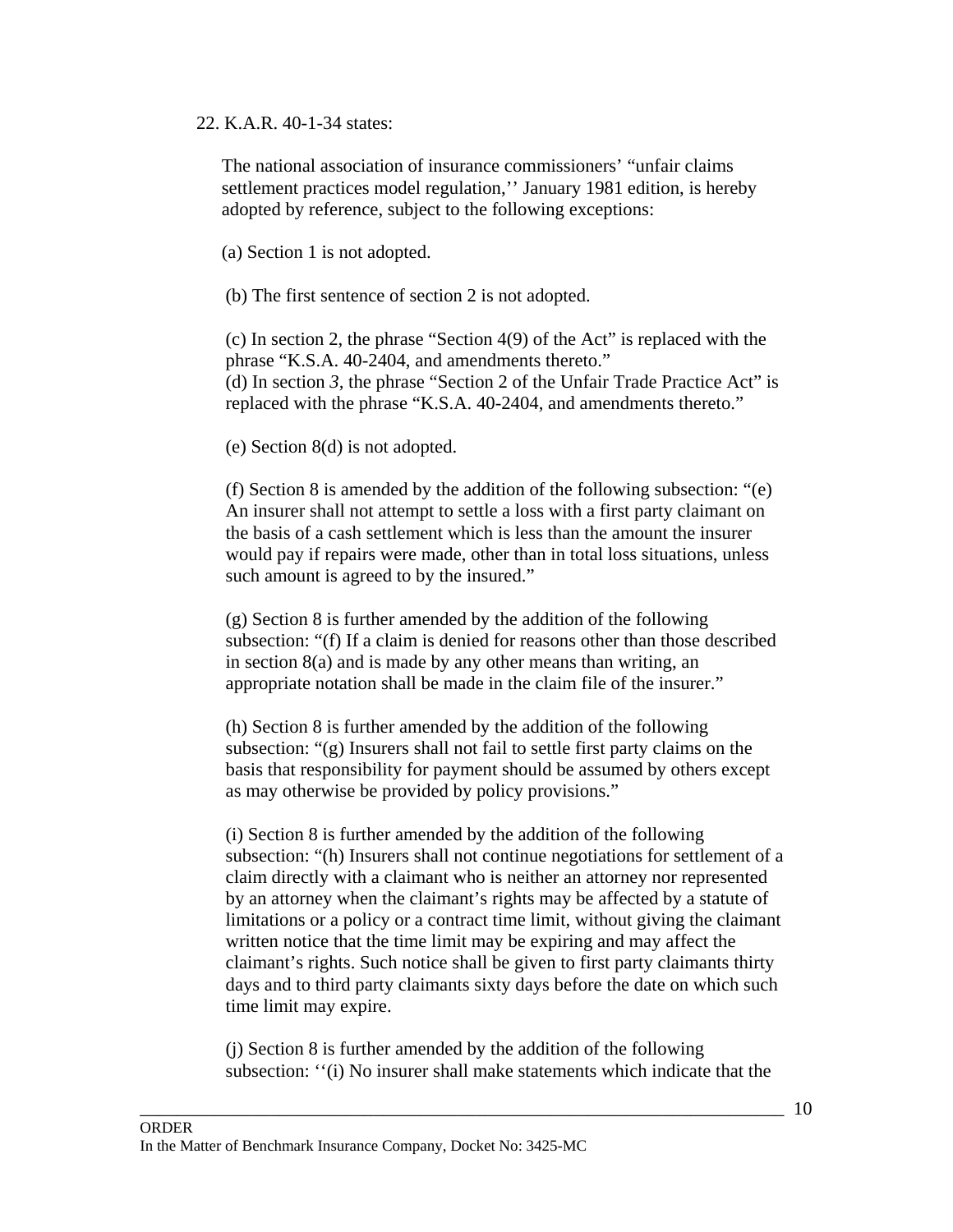rights of a third party claimant may be impaired if a form or release is not completed within a given period of time unless the statement is given for the purpose of notifying the third party claimant of the provision of a statute of limitations."

(k) Section 9(a) is amended by deleting the phrase "first party."

(1) in section 9(a), subsection (1) is amended by replacing the word "insured'' with the word "claimant."

(m) In section  $9(a)$ , subsection (2) is not adopted by reference and is replaced with the following language: "The insurer may elect to pay a cash settlement, based upon the actual cost, less any deductible provided in the policy, to purchase a comparable automobile including all applicable taxes, license fees and other fees incident to transfer of evidence of ownership of a comparable automobile. Such cost shall be determined by any source or method for determining statistically valid fair market value that meets both of the following criteria:"

"(A) The source or method's database, including nationally recognized automobile evaluation publications, shall provide values for at least eighty-five percent (85%) of all makes and models of private passenger vehicles for the last fifteen (15) model years taking into account the values for all major options for such vehicles; and''

"(B) the source, method, or publication shall provide fair market values for a comparable automobile based on current data available for the local market area as defined in subsection  $(i)(2)$ ."

(n) In section  $9(a)$ , subsection (3) is not adopted by reference and is replaced with the following language:

''When an automobile total loss is settled on a basis which deviates from the methods and criteria described in subsections (a)(1) and (a)(2)(A) and (B) of this section, the deviation must be supported by documentation giving the particulars of the automobile condition and the basis for the deviation. Any deviations from such cost, including deduction for salvage, must be measurable, discernible, itemized and specified as to dollar amount and shall be appropriate in amount. The basis for such settlement shall be fully explained to the claimant.''

(o) Section 9 is amended by the addition of the following subsection: ''(h) Insurers shall include consideration of applicable taxes, license fees, and other fees incident to transfer of evidence of ownership in third party automobile total losses and shall have sufficient documentation relative to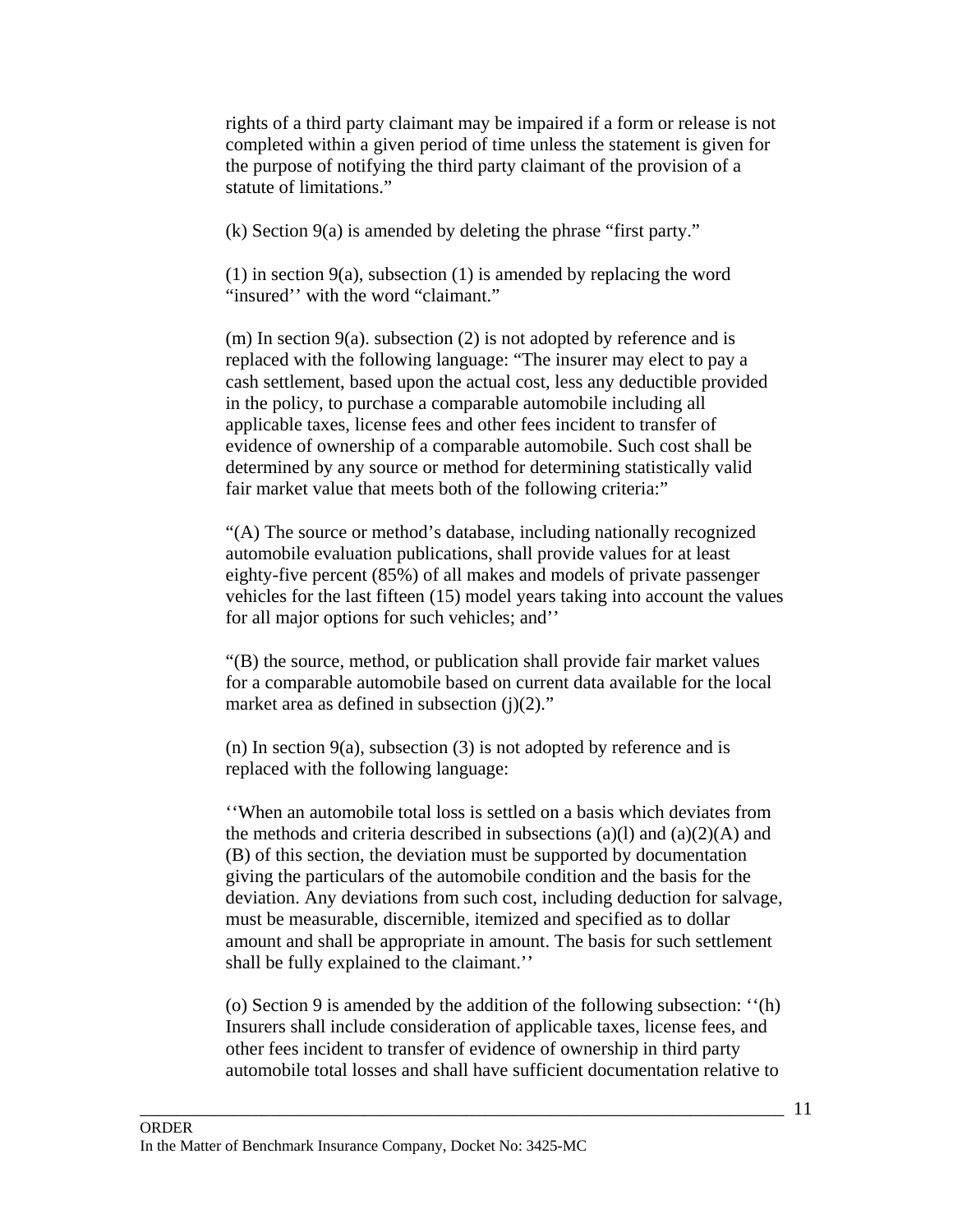how the settlement was obtained in the claim file. A measure of damages shall be applied which will compensate third party claimants for the reasonable loss sustained as the proximate result of the insured's negligence.''

(p) Section 9 is further amended by the addition of the following subsection: "(i) A claimant has the right of recourse if the claimant e insurer, within thirty (30) days after the receipt of the claim draft, that claimant is unable to purchase a comparable automobile for the amount of the claim draft. Upon receipt of this notice, the insurer shall reopen its claim file within five (5) business days, and one of the following actions shall apply:"

"(1) the insurer shall either pay the claimant the difference between the market value as determined by the insurer and the cost of the comparable vehicle of like kind and quality which the claimant has located, or negotiate and effect the purchase of this vehicle for the claimant; or"

"(2) the insurer may elect to offer a replacement in accordance with provisions of subsection  $9(a)(1)$ ."

(q) Section 9 is further amended by the addition of the following subsection: "(j) As used in this regulation, the following terms shall have the following meanings:"

"(1) comparable automobile means a vehicle of the same make, model, year, style and condition, including all major options of the claimant vehicle;"

"(2) local market area means the fifty (50) mile area surrounding the place where the claimant vehicle was principally garaged."

23. The Unfair Claims Settlement practices Model Regulation states:

Section 4. File and Record Documentation

 The insurer's claim files shall be subject to examination by the (Commissioner) or by his duly appointed designees. Such files shall contain all notes and work papers pertaining to the claim in such detail that pertinent events and the dates of such events can be reconstructed.

\_\_\_\_\_\_\_\_\_\_\_\_\_\_\_\_\_\_\_\_\_\_\_\_\_\_\_\_\_\_\_\_\_\_\_\_\_\_\_\_\_\_\_\_\_\_\_\_\_\_\_\_\_\_\_\_\_\_\_\_\_\_\_\_\_\_\_\_\_

24. The Unfair Claims Settlement Practices Model Regulation states:

Section 5. Misrepresentation of Policy Provisions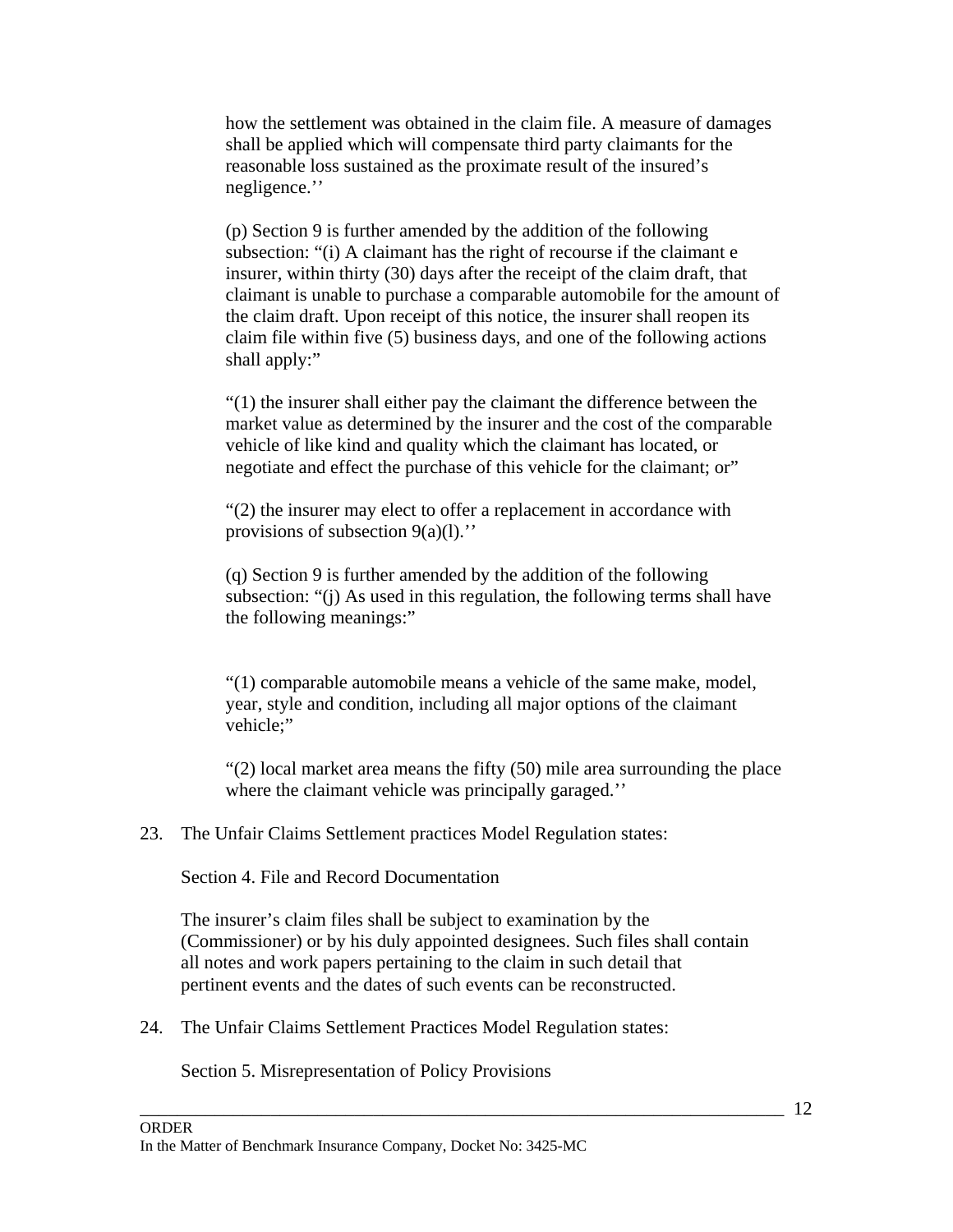- (a) No insurer shall fail to fully disclose to first party claimants all pertinent benefits, coverages or other provisions of an insurance policy or insurance contract under which a claim is presented.
- (b) No agent shall conceal from first party claimants benefits, coverages or other provisions of any insurance policy or insurance contract when such benefits, coverages or other provisions are pertinent to a claim.
- (c) No insurer shall deny a claim for failure to exhibit the property without proof of demand and unfounded refusal by a claimant to do so.
- (d) No insurer shall, except where there is a time limit specified in the policy, make statements, written or otherwise, requiring a claimant to give written notice of loss or proof of loss within a specified time limit and which seek to relieve the company of its obligations if such a time limit is not complied with unless the failure to comply with such time limit prejudices the insurer's rights.
- (e) No insurer shall request a first party claimant to sign a release that extends beyond the subject matter that gave rise to the claim payment.
- (f) No insurer shall issue checks or drafts in partial settlement of a loss or claim under a specific coverage which contain language which release the insurer or its insured from its total liability.
- 25. The Unfair Claim Settlement Practice Model Regulation states:

Section 6. Failure to Acknowledge Pertinent Communications

 (a) Every insurer, upon receiving notification of a claim shall, within ten working days, acknowledge the receipt of such notice unless payment is made within such period of time. If an acknowledgement is made by means other than writing, an appropriate notation of such acknowledgement shall be made in the claim file of the insurer and dated. Notification given to an agent of an insurer shall be notification to the insurer.

 (b) Every insurer, upon receipt of any inquiry from the insurance department respecting a claim shall, within fifteen working days of receipt of such inquiry, furnish the department with an adequate response to the inquiry.

(c) An appropriate reply shall he made within ten working days on all other pertinent communications from a claimant which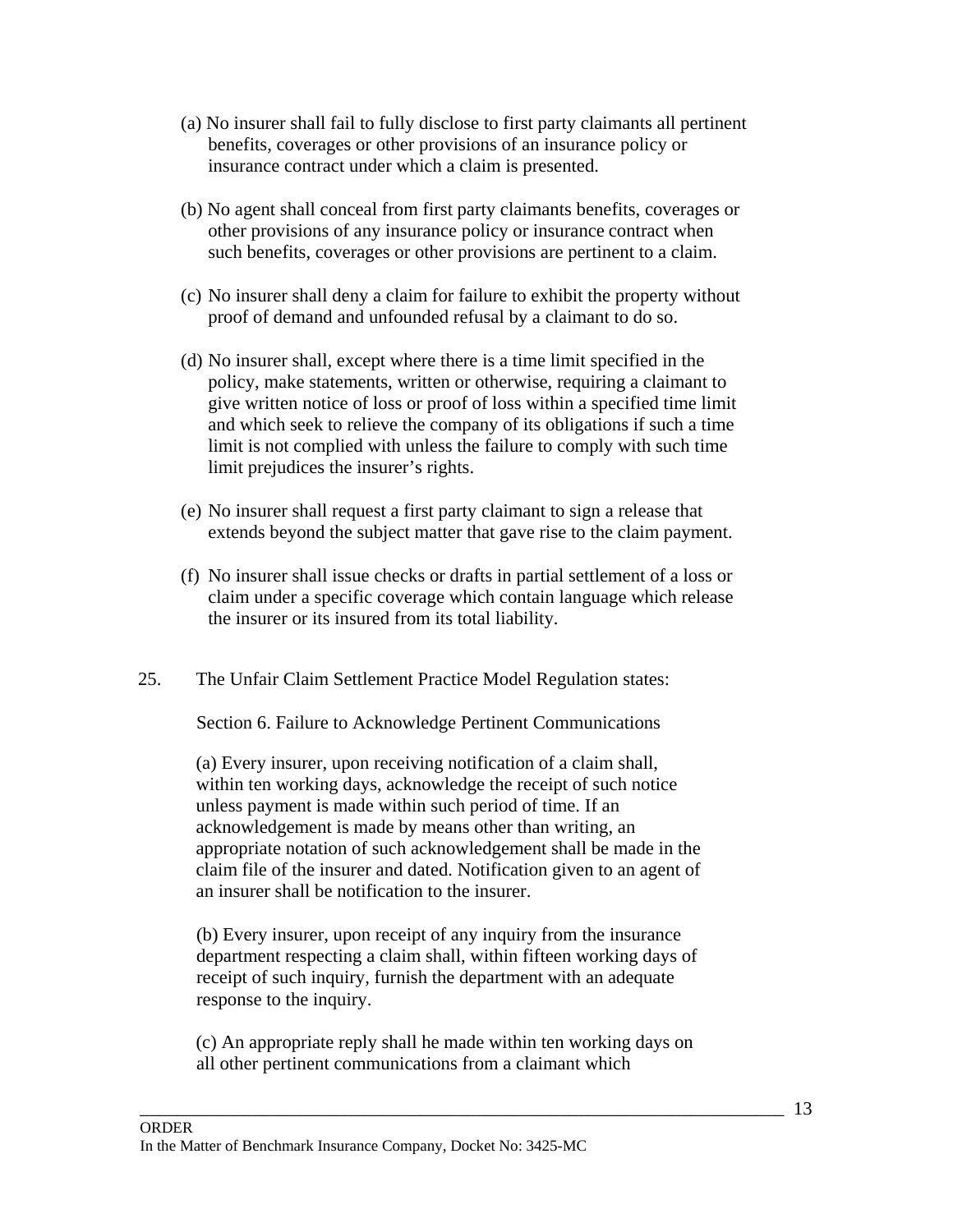reasonably suggest that a response is expected.

 (d) Every insurer, upon receiving notification of claim, shall promptly provide necessary claim forms, instructions, and reasonable assistance so that first party claimants can comply with the policy conditions and the insurer's reasonable requirements. Compliance with this paragraph within ten working days of notification of a claim shall constitute compliance with subsection (a) of this section.

26. The Unfair Claim Settlement Practice Model Regulation states:

Section 7. Standards for Prompt Investigation of Claims

 Every insurer shall complete investigation of a claim within thirty days after notification of claim, unless such investigation cannot reasonably be completed within such time.

27. The Unfair Claims Settlement Practices Model Regulation also requires:

> Standards for Prompt, Fair and Equitable Settlements Applicable to All Insurers

 (a) Within fifteen working days after receipt by the insurer of properly executed proofs of loss, the first party claimant shall be advised of the acceptance or denial of the claim by the insurer. No insurer shall deny a claim on the grounds of a specific policy provision, condition, or exclusion unless reference to such provision, condition, or exclusion is included in the denial. The denial must be given to the claimant in writing and the claim file of the insurer shall contain a copy of the denial.

 (b) Where there is a reasonable basis supported by specific information available for review by the insurance regulatory authority that the first party claimant has fraudulently caused or contributed to the loss by arson, the insurer is relieved from the requirements of this subsection. Provided, however, that the claimant shall be advised of the acceptance or denial of the claim within a reasonable time for full investigation after receipt by the insurer of a properly executed proof of loss.

 (c) If the insurer needs more time to determine whether a first party claim should be accepted or denied, it shall so notify the first party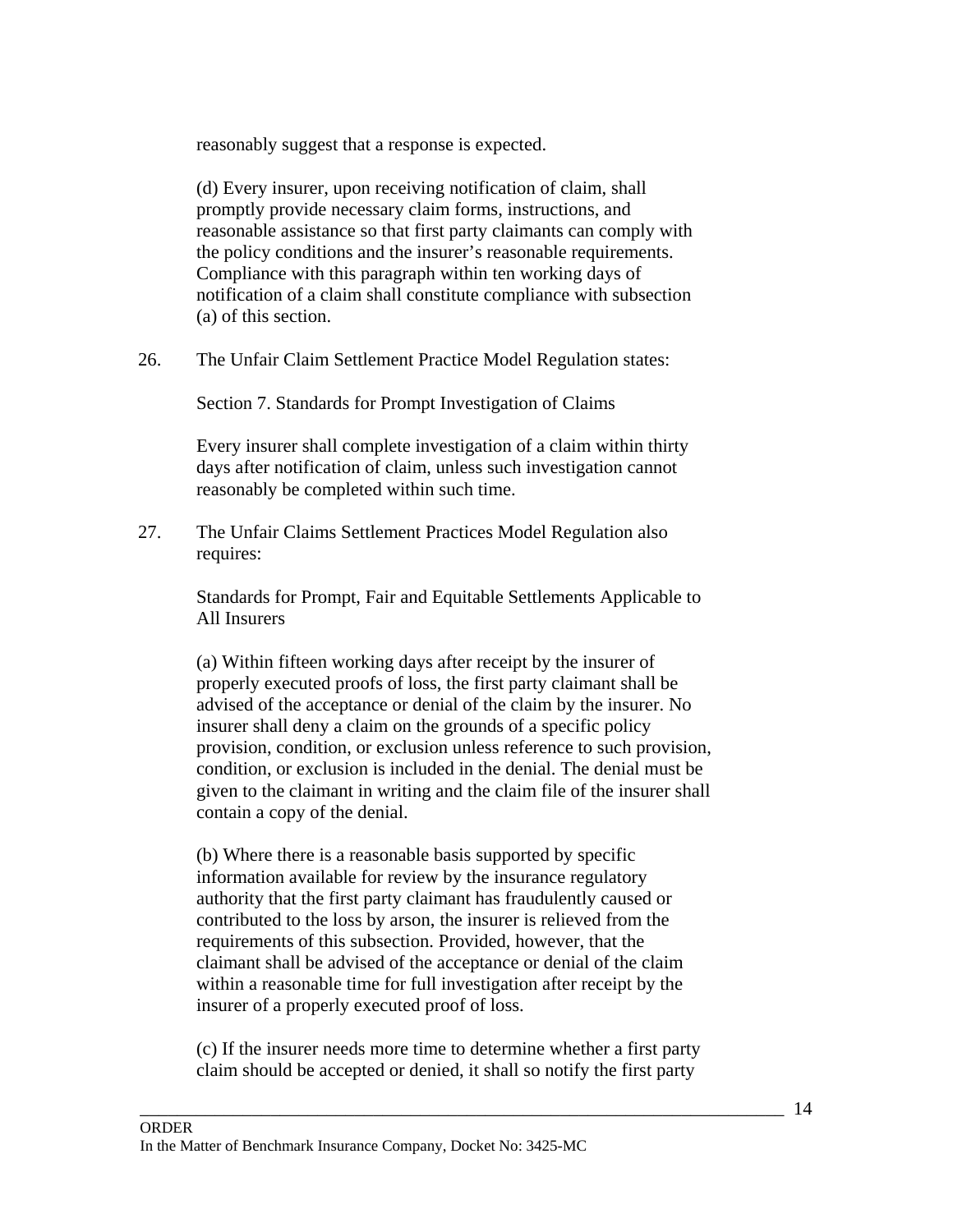claimant within fifteen working days after receipt of the proofs of loss, giving the reasons more time is needed. If the investigation remains incomplete, the insurer shall, forty-five days from the date of the initial notification and every forty-five days thereafter, send to such claimant a letter setting forth the reasons additional time is needed for investigation.

(d) Section 3(d) is not adopted.

 (e) An insurer shall not attempt to settle a loss with a first party claimant on the basis of a cash settlement which is less than the amount the insurer would pay if repairs were made, other than in total loss situations, unless such amount is agreed to by the insured.

 (f) If a claim is denied for reasons other than those described in section 8(a) and is made by any other means than writing, an appropriate notation shall be made in the claim file of the insurer.

 (g) Insurers shall not fail to settle first party claims on the basis that responsibility for payment should be assumed by others except as may otherwise be provided by policy provisions.

 (h) Insurers shall not continue negotiations for settlement of a claim directly with a claimant who is neither an attorney nor represented by an attorney until the claimant's rights may be affected by a statute of limitations or a policy or a contract time limit, without giving the claimant written notice that the time limit may be expiring and may affect the claimant's rights. Such notice shall be given to first party claimants thirty days and to third party claimants sixty days before the date on which such time limit may expire.

 (i) No insurer shall make statements which indicate the rights of a third party claimant may be impaired if a form or release is not completed within a given period of time unless the statement is given for the purpose of notifying the third party claimant of the provision of a statute of limitations.

28. The Unfair Claims Settlement Practices Model Regulation further requires:

 Section 9. Standards for Prompt, Fair and Equitable Settlements Applicable to Automobile Insurance

 (a) When the insurance policy provides, for the adjustment and settlement of automobile total losses on the basis of actual cash

\_\_\_\_\_\_\_\_\_\_\_\_\_\_\_\_\_\_\_\_\_\_\_\_\_\_\_\_\_\_\_\_\_\_\_\_\_\_\_\_\_\_\_\_\_\_\_\_\_\_\_\_\_\_\_\_\_\_\_\_\_\_\_\_\_\_\_\_\_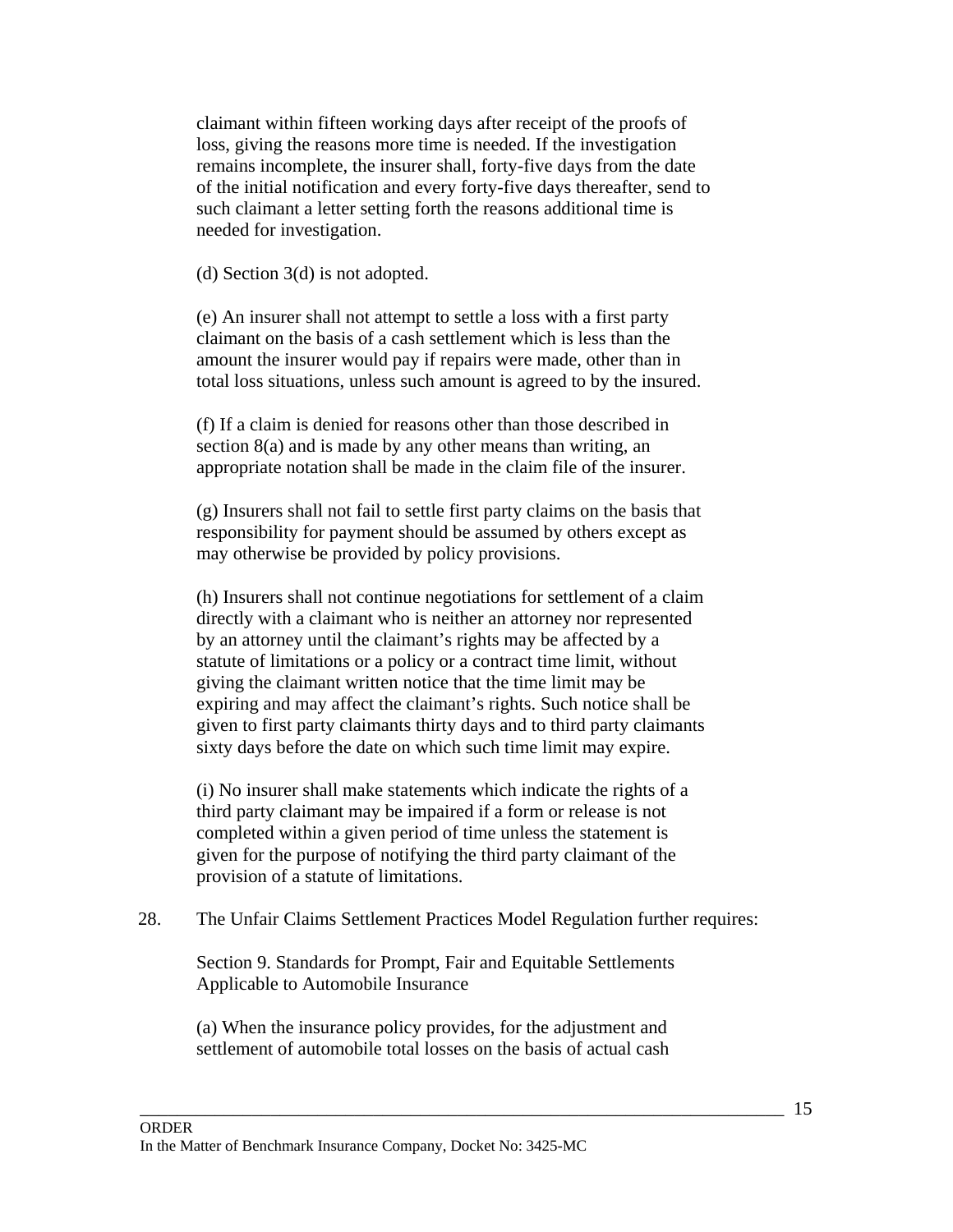value or replacement with another of like kind and quality, one of the following methods must apply:

 (1) The insurer may elect to offer a replacement automobile which is a specific comparable automobile available to the claimant, with all applicable taxes, license fees and other fees incident to transfer of evidence of ownership of the automobile paid, at no cost other than any deductible provided in the policy. The offer and any rejection thereof must he documented in the claim file.

 (2) The insurer may elect to pay a cash settlement, based upon the actual cost, less any deductible provided in the policy, to purchase a comparable automobile including all applicable taxes, license fees and other fees incident to transfer of evidence of ownership of a comparable automobile. Such cost shall be determined by any source or method for determining statistically valid fair market value that meets both of the following criteria:

 (A) The source or methods database, including nationally recognized automobile evaluation publications, shall provide values for at least eighty-five percent (85%) of all makes and models of private passenger vehicles for the last fifteen (15) model years taking into account the values for all major options for such vehicles; and

 (B) The source, method, or pub1ication shall provide fair market values for a comparable automobile based on current data available for the local market area as defined in subsection  $(i)(2)$ .

(3) When an automobile total loss is settled on a basis which deviates from the methods and criteria described in subsection (a)(l) and  $(a)(2)(A)$  and  $(B)$  of this section, the deviation must be supported by documentation giving the particulars of the automobile condition and the basis for the deviation. Any deviations from such cost, including deductions for salvage, must be measurable, discernible, itemized and specified as to dollar amount and shall be appropriate in amount. The basis for such settlement shall be fully explained to the claimant.

 (b) Where liability and damages are reasonably clear, insurers shall not recommend that third party claimants make claim under their own policies solely to avoid paying claims under such insurer's insurance policy or insurance contract.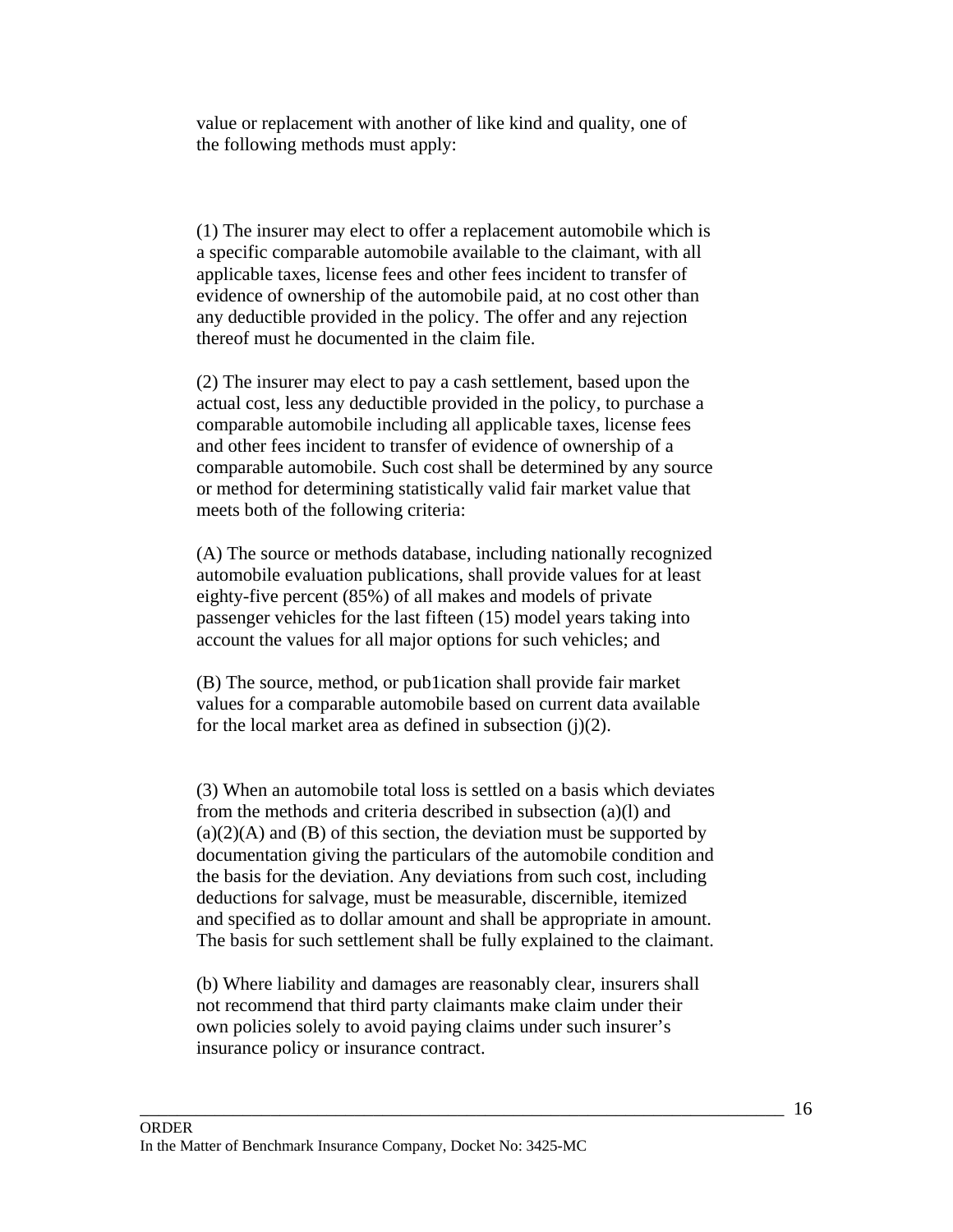(c) Insurers shall not require a claimant to travel unreasonably either to inspect a replacement automobile, to obtain a repair estimate or to have the automobile repaired at a specific repair shop.

 (d) insurers shall, upon the claimant's request, include the first party claimant's deductible, if any, in subrogation demands. Subrogation recoveries shall be shared on a proportionate basis with the first party claimant, unless the deductible amount has been otherwise recovered. No deduction for expenses can be made from the deductible recovery unless an outside attorney is retained to collect such recovery. The deduction may then be for only a pro rata share of the allocated loss adjustment expense.

 (e) If an insurer prepares an estimate of the cost of automobile repairs, such estimate shall be in an amount for which it may be reasonably expected the damage can be satisfactorily repaired. The insurer shall give a copy of the estimate to the claimant and may furnish to the claimant the names of one or more conveniently located repair shops.

 (f) When the amount claimed is reduced because of betterment or depreciation all information for such reduction shall be contained in the claim file. Such deductions shall be itemized and specified as to dollar amount and shall be appropriate for the amount of deductions.

 (g) When the insurer elects to repair and designates a specific repair shop for automobile repairs, the insurer shall cause the damaged automobile to be restored to its condition prior to the loss at no additional cost to the claimant other than as stated in the policy and within a reasonable period of time.

 (h) Insurers shall include consideration of applicable taxes, license fees, and other fees incident to transfer of evidence of ownership in third party automobile total losses and shall have sufficient documentation relative to how the settlement was obtained in the claim file. A measure of damages shall be applied which will compensate third party claimants for the reasonable loss sustained as the proximate result of the insured's negligence.

 (i) A claimant has the right of recourse if the claimant notifies the insurer, within thirty (30) days after the receipt of the claim draft, that claimant is unable to purchase a comparable automobile for the amount of the claim draft. Upon receipt of this notice, the insurer shall reopen its claim file within five (5) business days, and one of the following actions shall apply.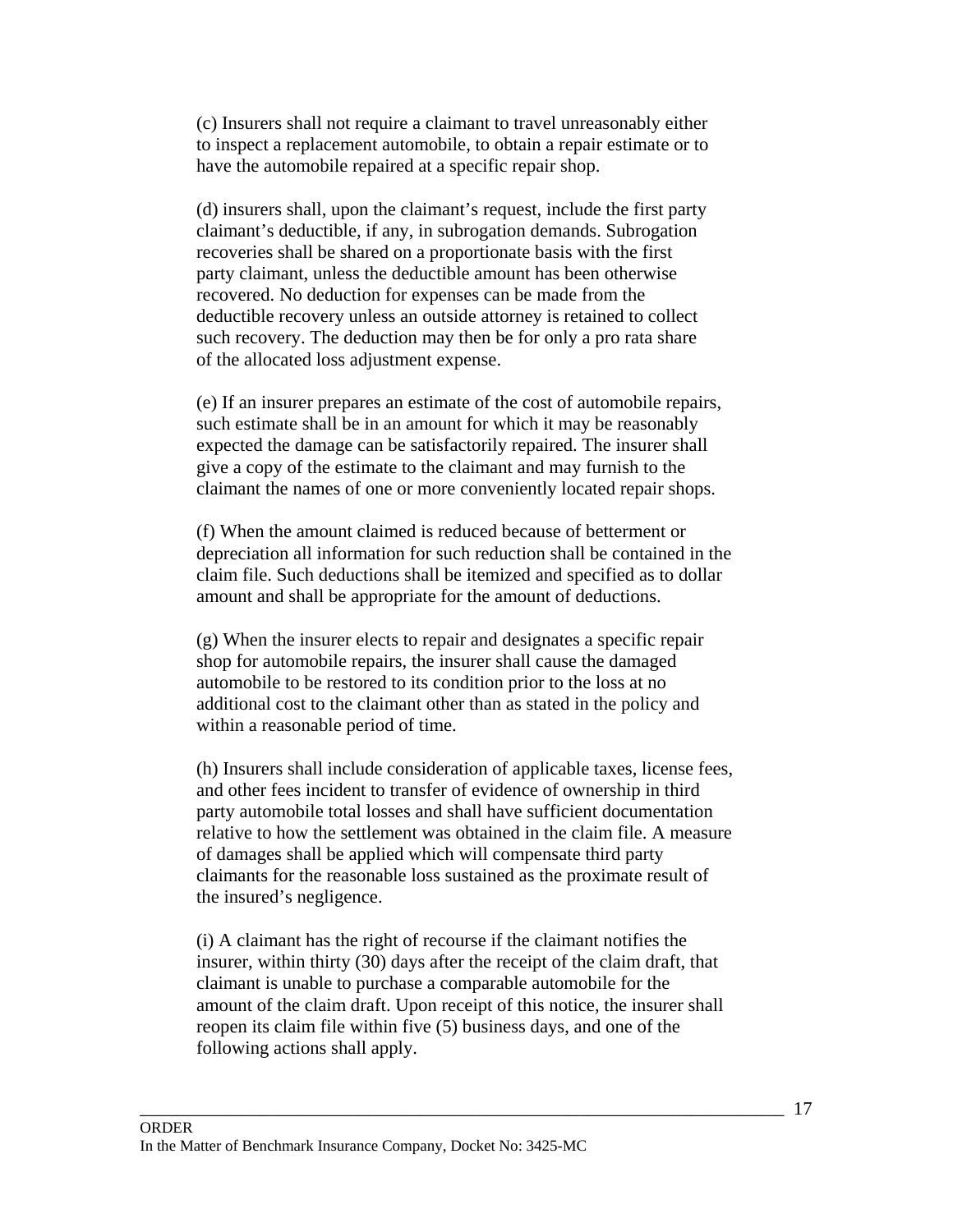(1) the Insurer shall either pay the claimant the difference between the market value as determined by the insurer and the cost of the comparable vehicle of like kind and quality which the claimant has located, or negotiate and effect the purchase price of this vehicle for the claimant; or

 (2) the insurer may elect to offer a replacement in accordance with provisions of subsection 9(a)(l).

 (j) As used in this regulation the following terms shall have the following meanings:

 (1) comparable automobile means a vehicle of the same make, model, year, style and condition, including all major options of the claimant vehicle;

 (2) local market area means the fifty (50) mile area surrounding the place where the claimant vehicle was principally garaged.

# **Conclusion**

Based upon the Findings of Fact and Applicable Law enumerated in paragraphs

#1 through #28 above,

# **IT IS, THEREFORE, ORDERED BY THE COMMISSIONER OF INSURANCE:**

- a.The Kansas Insurance Department's June 30, 2003, Report of Market Conduct Examination of Benchmark Insurance Company is herein adopted in its entirety.
- b. Benchmark's utilization of non-filed and unapproved method of calculation for its non-standard automobile new business policy premiums on percentage basis of 30-day rate for the risk insured deviates from the company's prior rate filing with KID on per day basis calculation of the same. Thus, it is a violation of K.S.A. 40-955. Pursuant to K.S.A. 40-955,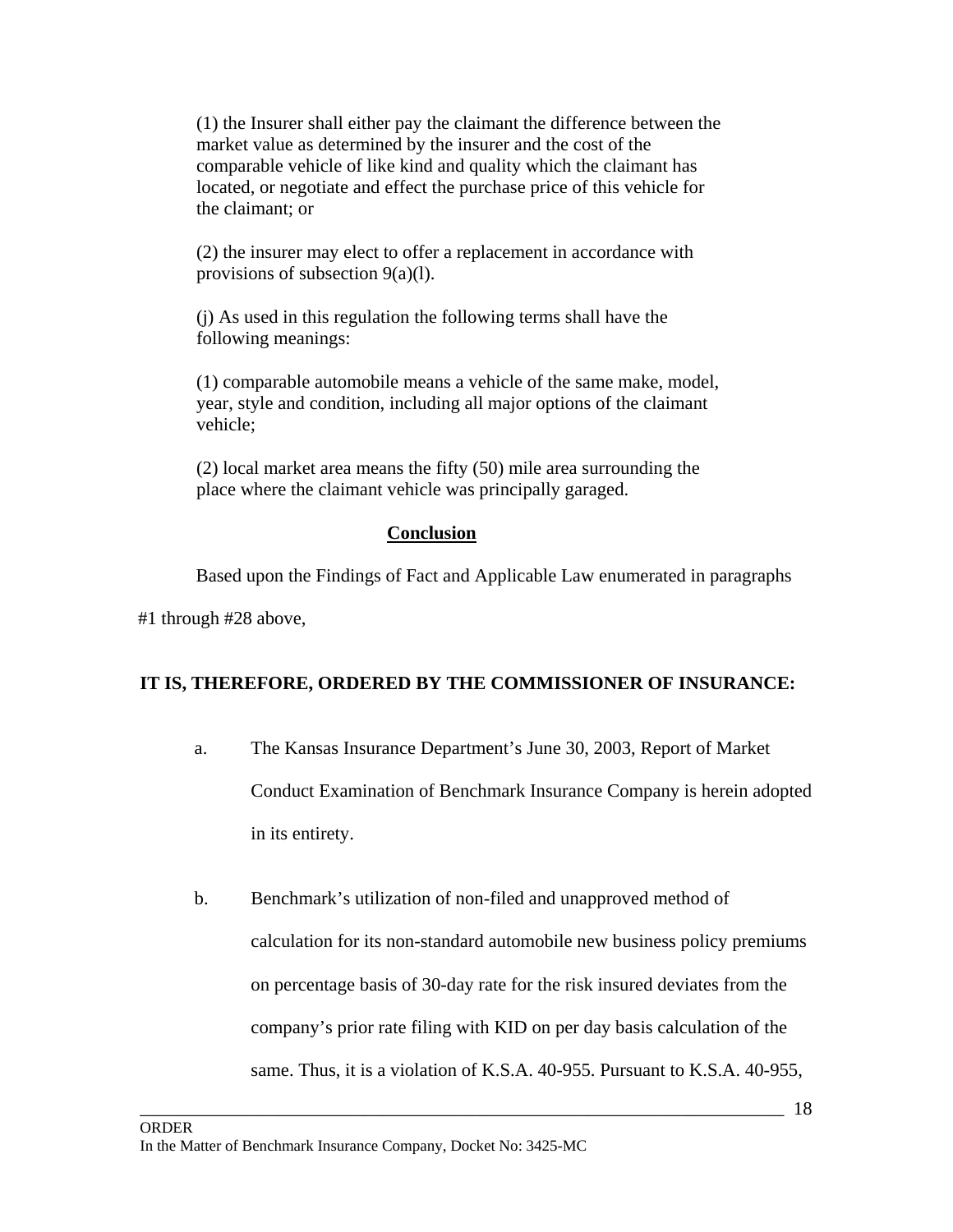Benchmark is herein directed to re-file its rating plan for its non-standard automobile new business reflecting its actual method of premium calculation no later than 30 days from the date of this order.

- c. Benchmark's *ab initio* non-renewal of 2 policies without due notices after issuing proof of insurance to the policyholders for non-sufficient funds of premium payments constitute misrepresentations of the conditions or terms of the involving insurance policies. Thus, such practice is an unfair method of competition and deceptive act in violation of K.S.A. 40-2403, 40-2404, 40-276a, and K.S.A. 40-3118. Pursuant to K.S.A. 40-2,215, Benchmark shall pay a monetary penalty, due and payable to Kansas Insurance Commissioner on or before the  $14<sup>th</sup>$  day from the date of this order, in the amount of Two Thousand 00/100 Dollars (\$2,000.00) for violations of above- listed statutes.
- d. Benchmark's failure to follow-up promptly upon receiving additional documentation during its claim settlement process violates K.S.A. 40- 2404 and K.A.R. 40-1-34. Pursuant to K.S.A. 40-2,215*.* Benchmark shall pay a monetary penalty, due and payable to Kansas Insurance Commissioner on or before the  $14<sup>th</sup>$  day from the date of this order, in the amount of One Thousand 00/100 Dollars (\$1,000.00) for violations of above-stated statutes and regulations.

\_\_\_\_\_\_\_\_\_\_\_\_\_\_\_\_\_\_\_\_\_\_\_\_\_\_\_\_\_\_\_\_\_\_\_\_\_\_\_\_\_\_\_\_\_\_\_\_\_\_\_\_\_\_\_\_\_\_\_\_\_\_\_\_\_\_\_\_\_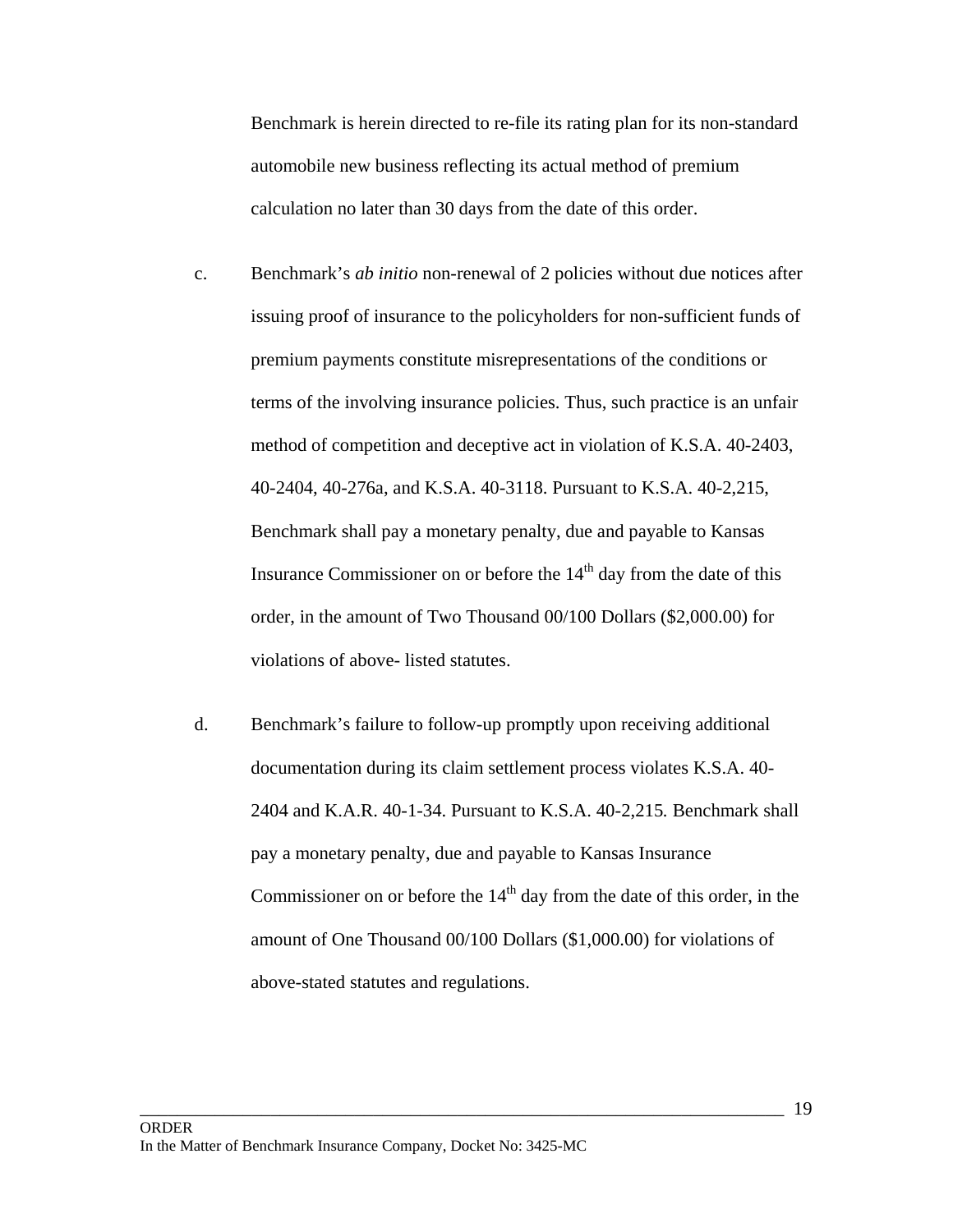e. Benchmark's failure to properly handle claims in accordance with policy provisions and applicable statutes, rules and regulations violates K.A.R 40-1-34, Sections 5, 8 and 9; K.S.A. 40-3110 and 40-2,126. Pursuant to K.S.A. 40-2,125, Benchmark shall pay a monetary penalty, due and payable to Kansas Insurance Commissioner on or before the 14<sup>th</sup> day from the date of this order, in the amount of Seven Thousand 00/100 Dollars (\$7,000.00) for violations of the above-stated statutes and regulations.

# **IT IS SO ORDERED THIS \_\_\_**1**9th \_\_\_DAY OF \_\_JANUARY\_\_, 2006, IN THE CITY OF TOPEKA, COUNTY OF SHAWNEE, STATE OF 1NSAS.**



 $\angle$ s/ Sandy Praeger $\Box$ Sandy Praeger Commissioner of Insurance

 \_/s/ John W. Campbell\_\_\_\_\_\_\_\_\_\_\_\_\_\_\_ John W. Campbell General Counsel

\_\_\_\_\_\_\_\_\_\_\_\_\_\_\_\_\_\_\_\_\_\_\_\_\_\_\_\_\_\_\_\_\_\_\_\_\_\_\_\_\_\_\_\_\_\_\_\_\_\_\_\_\_\_\_\_\_\_\_\_\_\_\_\_\_\_\_\_\_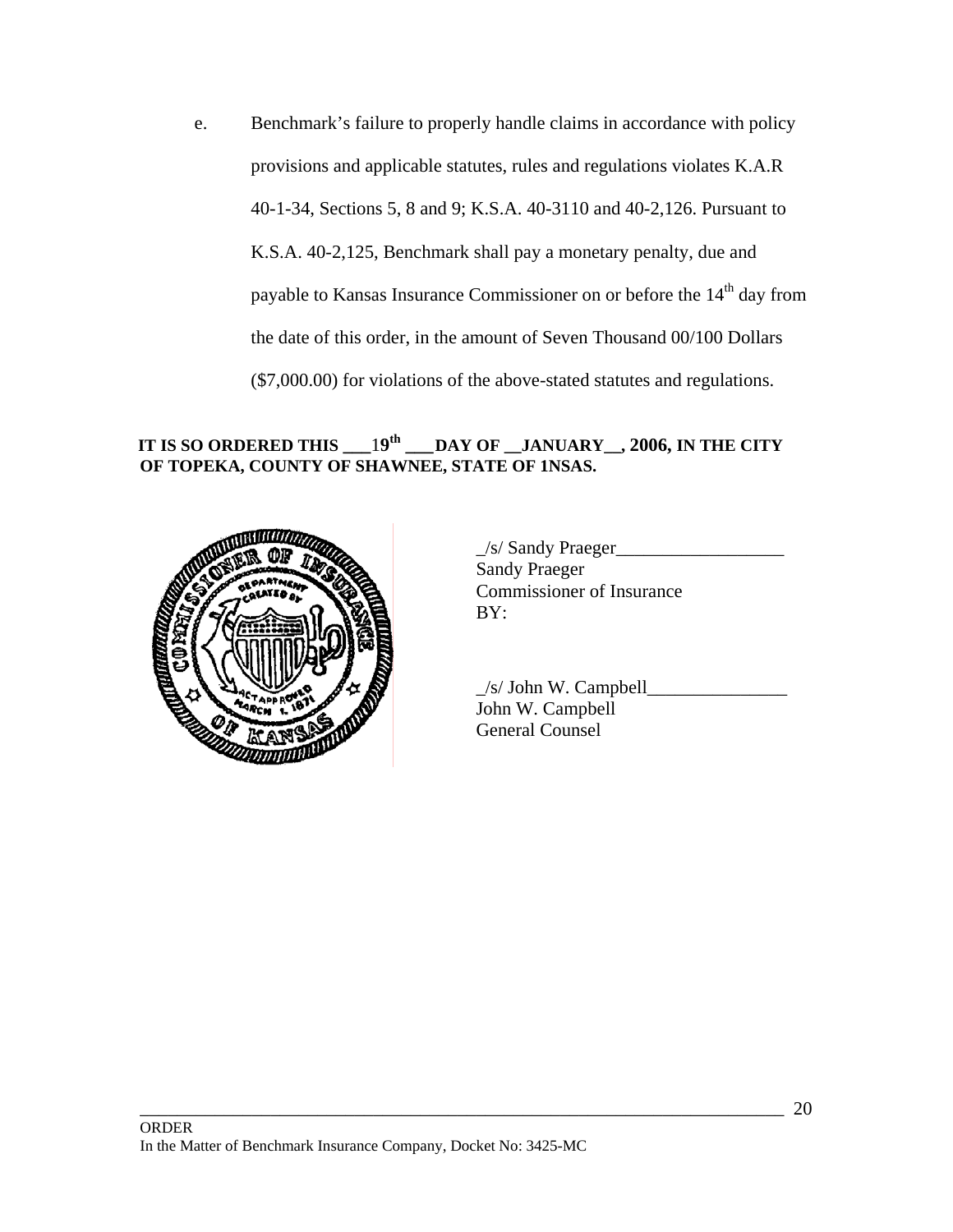## **CERTIFICATE OF SERVICE**

 The undersigned hereby certifies that he served the above and foregoing Order on this 19th day of January, 2006, by causing the same to be deposited in the United States Mail, registered mail with return-receipt requested postage prepaid, addressed to the following:

J. Franklin Hummer Attorney at Law P.O. Box 2014 Shawnee Mission, KS 66201-1014 Counsel for the Benchmark Insurance Company

> $\angle$ s/ Hsingkan Chiang Hsingkan Chiang, Staff Attorney

## **NOTICE OF RIGHTS**

 Benchmark Insurance Company ("Benchmark") is entitled to a hearing pursuant to K.S.A. §77-537, the Kansas Administrative Procedure Act. If Benchmark desires a hearing, the company must file a written request for a hearing with:

> John W. Campbell, General Counsel Kansas Insurance Department 420 S.W.  $9<sup>th</sup>$  Street Topeka, Kansas 66612

 This request must be filed within fifteen (15) days from the date of service of this Order. If Benchmark requests a hearing, the Kansas Insurance Department will notify the company of the time and place of the hearing and information on the procedures, right of representation, and other rights of parties relating to the conduct of the hearing, before commencement of same.

 If a hearing is not requested in the time and manner stated above, this Order shall become effective as a Final Order upon the expiration of time for requesting a hearing, pursuant to K.S.A. §77-613. In the event that Benchmark files a petition for judicial review, pursuant to K.S.A. §77-613(e), the agency officer to be served on behalf of the Kansas Insurance Department is:

\_\_\_\_\_\_\_\_\_\_\_\_\_\_\_\_\_\_\_\_\_\_\_\_\_\_\_\_\_\_\_\_\_\_\_\_\_\_\_\_\_\_\_\_\_\_\_\_\_\_\_\_\_\_\_\_\_\_\_\_\_\_\_\_\_\_\_\_\_

John W. Campbell, General Counsel Kansas Insurance Department 420 S.W.  $9<sup>th</sup>$  Street Topeka, Kansas 66612